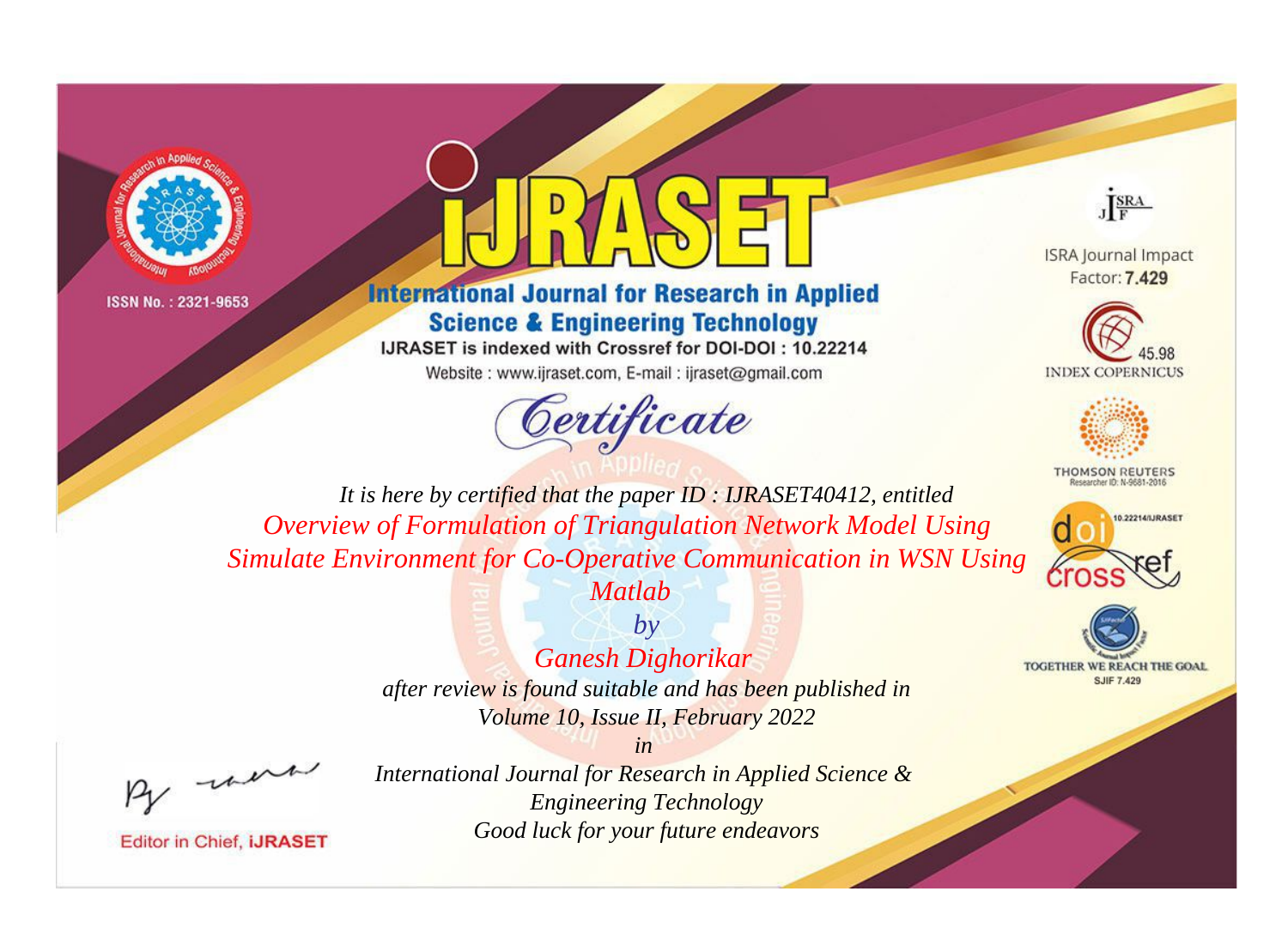



### **International Journal for Research in Applied Science & Engineering Technology**

IJRASET is indexed with Crossref for DOI-DOI: 10.22214

Website: www.ijraset.com, E-mail: ijraset@gmail.com





**ISRA Journal Impact** Factor: 7.429





**THOMSON REUTERS** 



TOGETHER WE REACH THE GOAL **SJIF 7.429** 

*It is here by certified that the paper ID : IJRASET40412, entitled Overview of Formulation of Triangulation Network Model Using Simulate Environment for Co-Operative Communication in WSN Using* 



# *Alankar Hedaoo*

*after review is found suitable and has been published in Volume 10, Issue II, February 2022*

*in* 

, un

**Editor in Chief, IJRASET**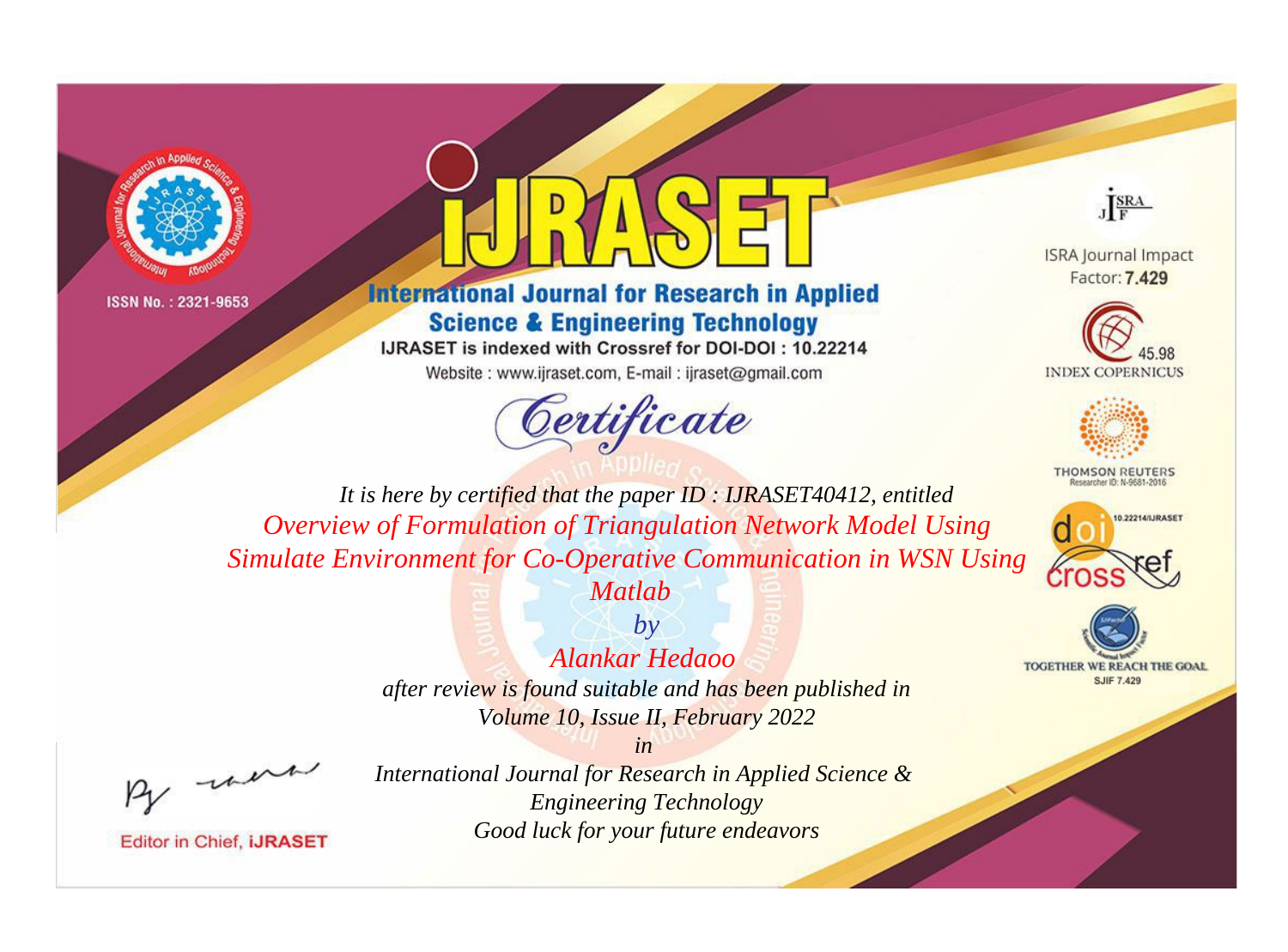



## **International Journal for Research in Applied Science & Engineering Technology**

IJRASET is indexed with Crossref for DOI-DOI: 10.22214

Website: www.ijraset.com, E-mail: ijraset@gmail.com





**ISRA Journal Impact** Factor: 7.429





**THOMSON REUTERS** 



TOGETHER WE REACH THE GOAL **SJIF 7.429** 

*It is here by certified that the paper ID : IJRASET40412, entitled Overview of Formulation of Triangulation Network Model Using Simulate Environment for Co-Operative Communication in WSN Using* 



*Kavi Katekhaye* 

*after review is found suitable and has been published in Volume 10, Issue II, February 2022*

*in* 

, un

**Editor in Chief, IJRASET**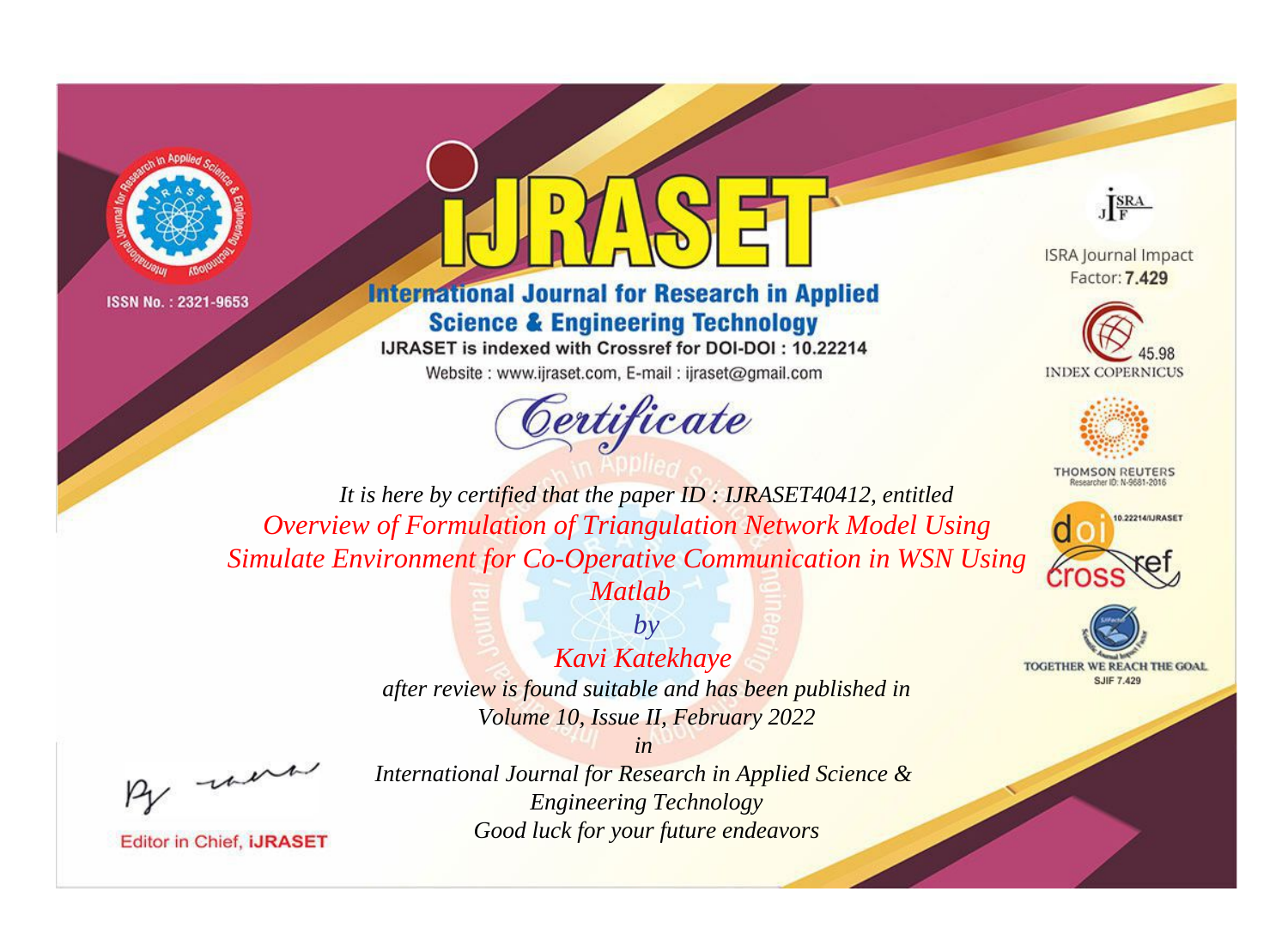



**International Journal for Research in Applied Science & Engineering Technology** 

IJRASET is indexed with Crossref for DOI-DOI: 10.22214

Website: www.ijraset.com, E-mail: ijraset@gmail.com



JERA

**ISRA Journal Impact** Factor: 7.429





**THOMSON REUTERS** 



TOGETHER WE REACH THE GOAL **SJIF 7.429** 

*It is here by certified that the paper ID : IJRASET40412, entitled Overview of Formulation of Triangulation Network Model Using Simulate Environment for Co-Operative Communication in WSN Using Matlab*



*after review is found suitable and has been published in Volume 10, Issue II, February 2022*

*by*

*Khushali Zode* 

*in* 

, un

**Editor in Chief, IJRASET**